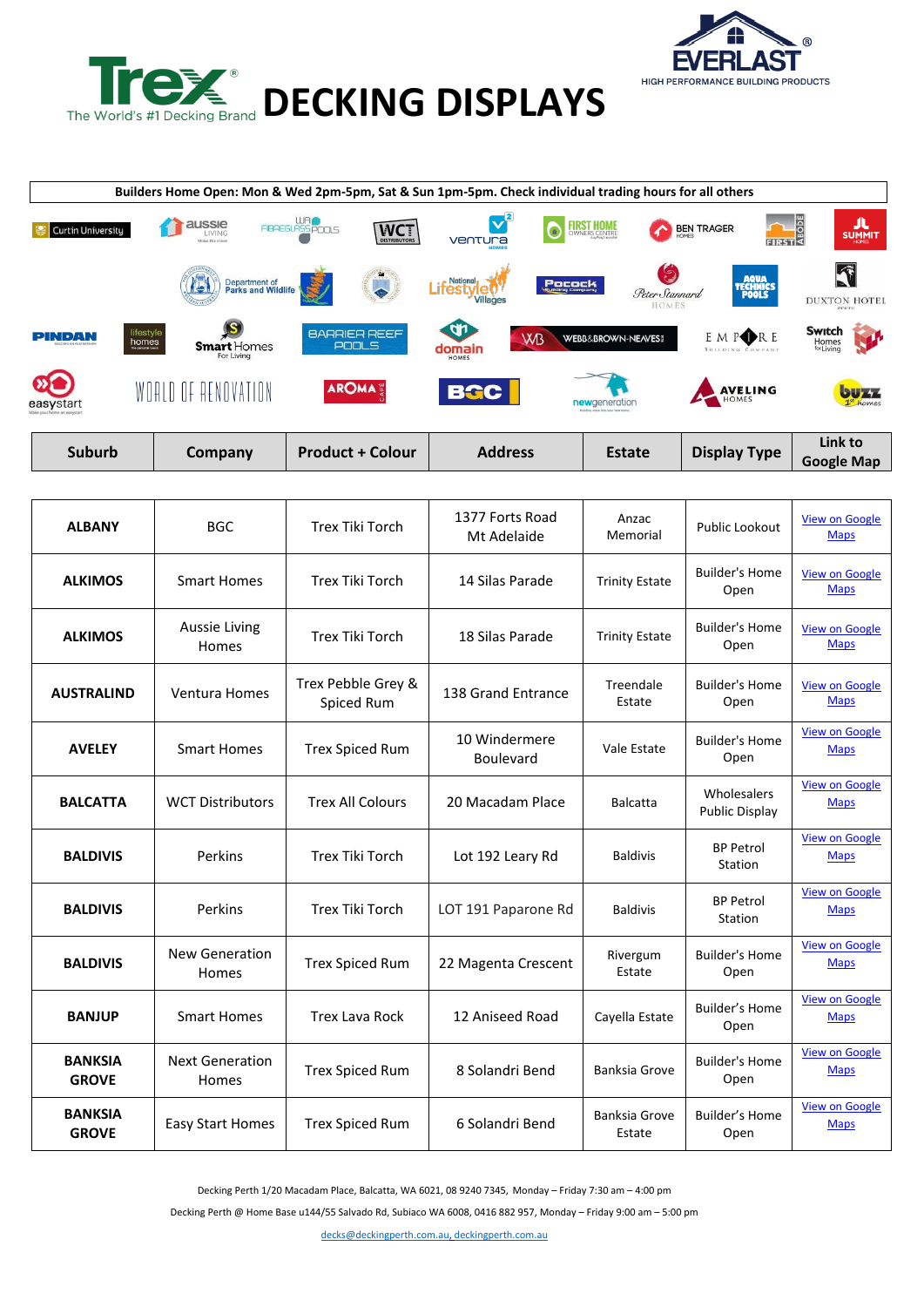



| Builders Home Open: Mon & Wed 2pm-5pm, Sat & Sun 1pm-5pm. Check individual trading hours for all others |                                           |                                       |                                |                                 |                                         |                                      |  |
|---------------------------------------------------------------------------------------------------------|-------------------------------------------|---------------------------------------|--------------------------------|---------------------------------|-----------------------------------------|--------------------------------------|--|
| <b>Curtin University</b>                                                                                | aussie<br>LIVING                          | URO<br>FIBREGLASS POOLS<br><b>WCT</b> | ventura                        | <b>FIRST HOME</b>               | FIRST <sup>S</sup><br><b>BEN TRAGER</b> | SUMMIT                               |  |
|                                                                                                         | Department of<br>Parks and Wildlife       |                                       | National<br>Pocock<br>Villages | Peter Stannard<br>HOMES         |                                         | <b>DUXTON HOTEL</b>                  |  |
| ifestyle<br>PINDAN<br>homes                                                                             | <b>Smart</b> Homes<br>For Living          | <b>BARRIER REEF</b><br>POOLS          | <b>W<sub>B</sub></b><br>omain  | <b>WEBB&amp;BROWN-NEAVES!</b>   | E M POR E                               | Switch<br>Homes                      |  |
|                                                                                                         | WORLD OF RENOVATION                       | <b>AROMA</b>                          | <b>BGC</b>                     | newgeneration                   | <b>AVELING</b>                          |                                      |  |
| <b>Suburb</b>                                                                                           | Company                                   | <b>Product + Colour</b>               | <b>Address</b>                 | <b>Estate</b>                   | <b>Display Type</b>                     | Link to<br><b>Google Map</b>         |  |
| <b>BICTON</b>                                                                                           | <b>Empire Building</b><br>Company         | <b>Trex Torino Brown</b>              | 7 Clive Street                 | n/a                             | Builder's Home<br>Open                  | <b>View on Google</b><br><b>Maps</b> |  |
| <b>BENTLEY</b>                                                                                          | <b>Curtin University</b>                  | <b>Trex Lava Rock</b>                 | Kent Street                    | Curtin<br>Tavern/Cafe           | Commercial -<br>University              | <b>View on Google</b><br><b>Maps</b> |  |
| <b>BRAHAM</b>                                                                                           | Ventura Homes                             | <b>Trex Tiki Torch</b>                | 20 Kasanka Avenue              | Whiteman<br>Edge                | <b>Builder's Home</b><br>Open           | <b>View on Google</b><br><b>Maps</b> |  |
| <b>BRAHAM</b>                                                                                           | <b>Smart Homes</b>                        | Trex Tiki Torch                       | 15 Kasanka Avenue              | Whiteman<br>Edge                | <b>Builder's Home</b><br>Open           | <b>View on Google</b><br><b>Maps</b> |  |
| <b>BRAHAM</b>                                                                                           | <b>Aussie Living</b><br>Homes             | <b>Trex Tiki Torch</b>                | 19 Kasanka Avenue              | Whiteman<br>Edge                | <b>Builder's Home</b><br>Open           | <b>View on Google</b><br><b>Maps</b> |  |
| <b>BROADWATER</b>                                                                                       | Forte Cape View<br>Resort                 | <b>Trex Lava Rock</b>                 | Little Colin Street            | <b>Broadwater</b>               | Commercial-<br>Resort                   | <b>View on Google</b><br><b>Maps</b> |  |
| <b>BUNBURY</b>                                                                                          | New Generation<br>Homes                   | <b>Trex Spiced Rum</b>                | 61 Millbridge blvd             | Millbridge<br>Estate            | Builder's Home<br>Open                  | <b>View on Google</b><br><b>Maps</b> |  |
| <b>BUSSELTON</b>                                                                                        | Pindan                                    | <b>Trex Lava Rock</b>                 | 2-12 South Street              | S.W. Institute<br>of Technology | Commercial -<br><b>TAFE</b>             | <b>View on Google</b><br>maps        |  |
| <b>BYFORD</b>                                                                                           | <b>Buzz Homes</b>                         | <b>Trex Gravel Path</b>               | Doley Road                     | The Glades                      | <b>Builder's Home</b><br>Open           | <b>View on Google</b><br>maps        |  |
| <b>BYFORD</b>                                                                                           | <b>First Home</b><br><b>Owners Centre</b> | <b>Trex Spiced Rum</b>                | Hanretty Road                  | The Glades                      | <b>Builder's Home</b><br>Open           | <b>View on Google</b><br>maps        |  |
| <b>BYFORD</b>                                                                                           | Aussie Living<br>Homes                    | <b>Trex Spiced Rum</b>                | 11 Hanretty Road               | The Glades                      | <b>Builder's Home</b><br>Open           | <b>View on Google</b><br>maps        |  |
| <b>DAYTON</b>                                                                                           | <b>Smart Homes</b>                        | <b>Trex Island Mist</b>               | 11 Turquoise Chase             | St Leonards<br>Estate           | <b>Builder's Home</b><br>Open           | <b>View on Google</b><br>maps        |  |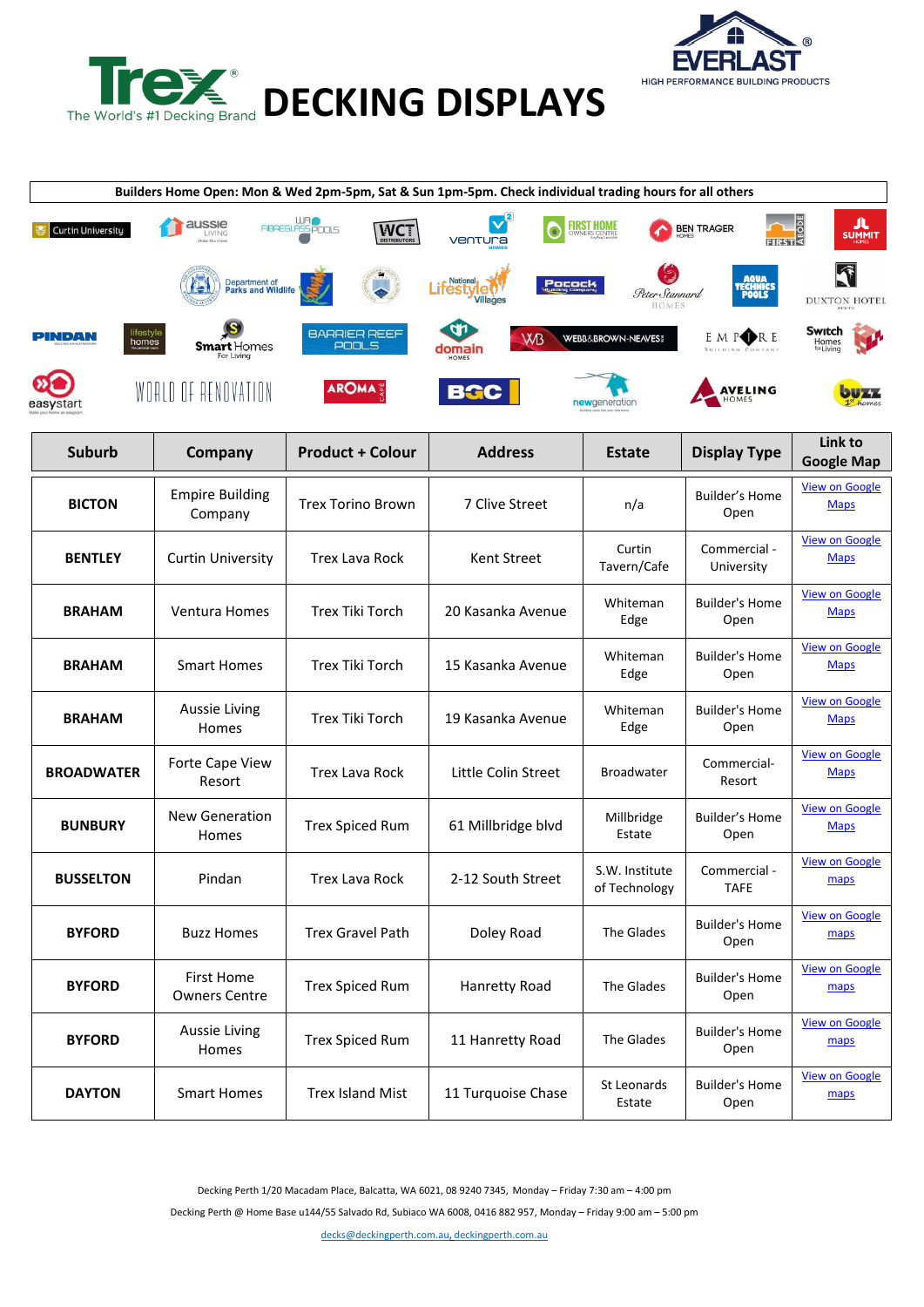



| Builders Home Open: Mon & Wed 2pm-5pm, Sat & Sun 1pm-5pm. Check individual trading hours for all others |                                            |                               |                                                 |                                        |                                         |                               |  |
|---------------------------------------------------------------------------------------------------------|--------------------------------------------|-------------------------------|-------------------------------------------------|----------------------------------------|-----------------------------------------|-------------------------------|--|
| <b>Curtin University</b>                                                                                | aussie<br>LIVING                           | EIBREGLASSPOOLS<br><b>WCT</b> | ventura                                         | <b>FIRST HOME</b>                      | FIRST <sup>A</sup><br><b>BEN TRAGER</b> | л<br><b>SUMMIT</b>            |  |
|                                                                                                         | Department of<br><b>Parks and Wildlife</b> |                               | National<br>Pocock<br><b>ITEST\</b><br>Villages | Peter Stannard<br>HOMES                |                                         | <b>DUXTON HOTEL</b>           |  |
| ifestyle<br>PINDAN<br>homes                                                                             | <b>Smart</b> Homes<br>For Living           | <b>BARRIER REEF</b><br>POOLS  | <b>W<sub>B</sub></b><br>domain                  | <b>WEBB&amp;BROWN-NEAVES</b>           | E M P <b>ORE</b>                        | Switch<br>Homes<br>for Living |  |
| easystart                                                                                               | WORLD OF RENOVATION                        | <b>AROMA</b>                  | <b>BGC</b>                                      | newgeneration                          | <b>AVELING</b>                          | 51744                         |  |
| <b>Suburb</b>                                                                                           | Company                                    | <b>Product + Colour</b>       | <b>Address</b>                                  | <b>Estate</b>                          | <b>Display Type</b>                     | Link to<br><b>Google Map</b>  |  |
| <b>EGLINGTON</b>                                                                                        | Ventura Homes                              | <b>Trex Tiki Torch</b>        | 9 Radiant Glade                                 | Allara Estate                          | <b>Builder's Home</b><br>Open           | <b>View on Google</b><br>maps |  |
| <b>EGLINGTON</b>                                                                                        | <b>Aussie Living</b><br>Homes              | <b>Trex Spiced Rum</b>        | 13 Radiant Glade                                | Allara Estate                          | <b>Builder's Home</b><br>Open           | <b>View on Google</b><br>maps |  |
| <b>EGLINGTON</b>                                                                                        | <b>Smart Homes</b>                         | <b>Trex Spiced Rum</b>        | 17 Radiant Glade                                | Allara Estate                          | <b>Builder's Home</b><br>Open           | <b>View on Google</b><br>maps |  |
| <b>BYFORD</b>                                                                                           | <b>Easy Start Homes</b>                    | <b>Trex Spiced Rum</b>        | Doley Road                                      | The Glades                             | <b>Builder's Home</b><br>Open           | <b>View on Google</b><br>maps |  |
| <b>CLARKSON</b>                                                                                         | <b>Express Two</b><br><b>Story Living</b>  | Tiki Torch                    | 28 Vetter Road                                  | Catalina Estate                        | <b>Builder's Home</b><br>Open           | <b>View on Google</b><br>maps |  |
| <b>CLARKSON</b>                                                                                         | Ventura Homes                              | Tiki Torch                    | 30 Vetter Road                                  | Catalina Estate                        | <b>Builder's Home</b><br>Open           | <b>View on Google</b><br>maps |  |
| <b>CLAREMONT</b>                                                                                        | Metrocon                                   | Trex Tiki Torch               | 1 Keane Avenue                                  | Claremont<br>Showgrounds               | Royal Show                              | <b>View on Google</b><br>maps |  |
| <b>DUNSBOROUG</b><br>н                                                                                  | <b>Summit Homes</b>                        | Trex Spiced Rum               | 29 Aldercress<br>Approach                       | Dunsborough<br>Lakes Estate            | <b>Builder's Home</b><br>Open           | <b>View on Google</b><br>maps |  |
| <b>ELLENBROOK</b>                                                                                       | Aussie Living<br>Homes                     | Trex Tiki Torch               | 8 Horsenall Close                               | Annie's<br><b>Landing Estate</b>       | <b>Builder's Home</b><br>Open           | <b>View on Google</b><br>maps |  |
| <b>ELLENBROOK</b>                                                                                       | <b>Aveling Homes</b>                       | <b>Trex Spiced Rum</b>        | Jennapullin Crescent                            | Annie's<br>Landing Estate              | <b>Builder's Home</b><br>Open           | <b>View on Google</b><br>maps |  |
| <b>FREMANTLE</b>                                                                                        | World Of<br>Renovations                    | <b>Everlast Lining</b>        | 86 High Street                                  | <b>Building</b><br>Selection<br>Centre | Public                                  | <b>View on Google</b><br>maps |  |
| <b>GREENWOOD</b>                                                                                        | <b>WA Fibreglass</b><br>Pools              | All Trex colours              | 31 Canham Way                                   | Pool Display<br>Centre                 | Pool Deck -<br>Public                   | <b>View on Google</b><br>maps |  |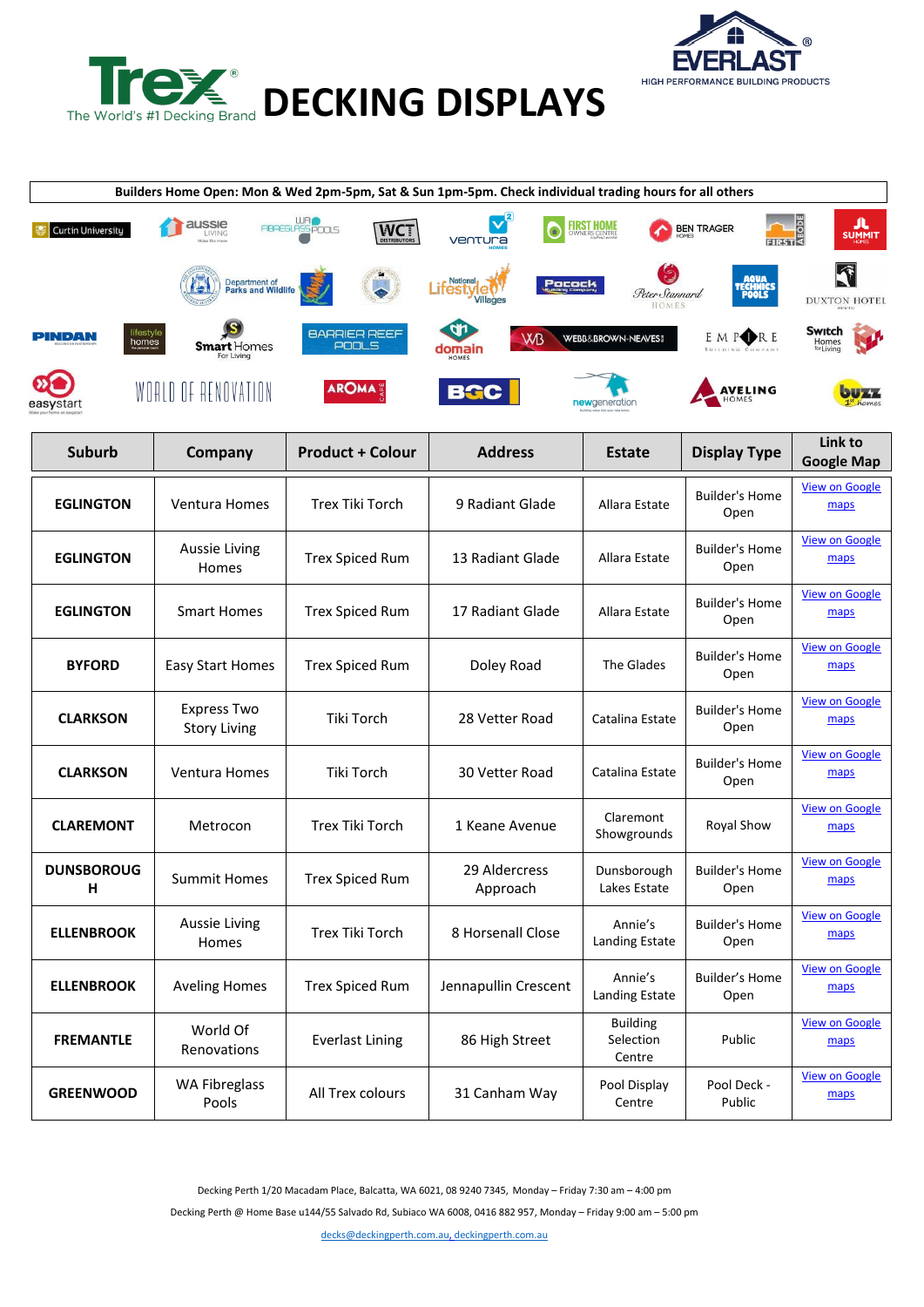



| Builders Home Open: Mon & Wed 2pm-5pm, Sat & Sun 1pm-5pm. Check individual trading hours for all others |                                     |                                       |                                  |                                         |                                         |                               |  |
|---------------------------------------------------------------------------------------------------------|-------------------------------------|---------------------------------------|----------------------------------|-----------------------------------------|-----------------------------------------|-------------------------------|--|
| <b>Curtin University</b>                                                                                | aussie<br><b>IVING</b>              | URO<br>FIBREGLASS POOLS<br><b>WCT</b> | ventura                          | <b>FIRST HOME</b>                       | FIRST <sup>S</sup><br><b>BEN TRAGER</b> | л<br><b>SUMMIT</b>            |  |
|                                                                                                         | Department of<br>Parks and Wildlife |                                       | National<br>Pocock<br>Villages   | Peter Stannard                          |                                         | <b>DUXTON HOTEL</b>           |  |
| ifestyle<br>PINDAN<br>homes                                                                             | <b>Smart</b> Homes<br>For Living    | <b>BARRIER REEF</b><br>POOLS          | <b>W<sub>B</sub></b><br>Iomain   | <b>WEBB&amp;BROWN-NEAVES</b>            | E M POR E                               | Switch<br>Homes<br>» Livina   |  |
| asvstan                                                                                                 | WORLD OF RENOVATION                 | <b>AROMA</b>                          | <b>BGC</b>                       | newgeneration                           | <b>AVELING</b>                          |                               |  |
| <b>Suburb</b>                                                                                           | Company                             | <b>Product + Colour</b>               | <b>Address</b>                   | <b>Estate</b>                           | <b>Display Type</b>                     | Link to<br><b>Google Map</b>  |  |
| <b>GOLDEN BAY</b>                                                                                       | <b>Aussie Living</b><br>homes       | <b>Trex Lava Rock</b>                 | 11 Minara st                     | Golden Bay<br>Estate                    | <b>Builder's Home</b><br>Open           | <b>View on Google</b><br>maps |  |
| <b>GOLDEN BAY</b>                                                                                       | <b>Smart Homes</b>                  | <b>Trex Spiced Rum</b>                | Lot 781 Tallering<br>Way         | Golden Bay<br>Estate                    | Builder's Home<br>Open                  | <b>View on Google</b><br>maps |  |
| <b>HARRISDALE</b>                                                                                       | <b>New Generation</b><br>Homes      | <b>Trex Gravel Path</b>               | 25 Exchange Avenue               | Newhaven<br>Estate                      | <b>Builder's Home</b><br>Open           | <b>View on Google</b><br>maps |  |
| <b>HARRISDALE</b>                                                                                       | Domain                              | <b>Trex Gravel Path</b>               | 15 Oakbella Parade               | <b>Heron Park</b><br>Estate             | <b>Builder's Home</b><br>Open           | <b>View on Google</b><br>maps |  |
| <b>HARRISDALE</b>                                                                                       | <b>Aussie Living</b><br>Homes       | <b>Trex Spiced Rum</b>                | 23 Exchange Avenue               | Newhaven<br>Estate                      | <b>Builder's Home</b><br>Open           | <b>View on Google</b><br>maps |  |
| <b>HARRISDALE</b>                                                                                       | <b>Switch Homes</b>                 | <b>Trex Spiced Rum</b>                | 27 Exchange<br>Avenue            | Newhaven<br>Estate                      | <b>Builder's Home</b><br>Open           | <b>View on Google</b><br>maps |  |
| <b>HILBERT</b>                                                                                          | <b>Easy Start Homes</b>             | <b>Trex Gravel Path</b>               | Jindabyne Street                 | Sienna Wood                             | <b>Builder's Home</b><br>Open           | <b>View on Google</b><br>maps |  |
| <b>ILUKA</b>                                                                                            | Peter Stannard<br>Homes             | Trex Balustrades<br>Classic White     | 51 Venice Entrance               | <b>Beaumaris</b><br><b>Beach Estate</b> | Builder's Home<br>Open                  | <b>View on Google</b><br>maps |  |
| <b>JINDALEE</b>                                                                                         | <b>Smart Homes</b>                  | Tiki Torch & Spiced<br>Rum            | 27 Pallium Way                   | Eden Beach<br>Estate                    | <b>Builder's Home</b><br>Open           | <b>View on Google</b><br>maps |  |
| <b>JOONDALUP</b>                                                                                        | <b>Barrier Reef Pools</b>           | Island Mist, Lava<br>Rock             | 24 Ascari Lane                   | Pool Display<br>Centre                  | Pool Deck -<br>Public                   | <b>View on Google</b><br>maps |  |
| <b>O'CONNOR</b>                                                                                         | Aqua Technics                       | Trex Lava Rock                        | Cnr Stock Road &<br>South Street | Pool Display<br>Centre                  | Pool Deck -<br>Public                   | <b>View on Google</b><br>maps |  |
| <b>MANDURAH</b>                                                                                         | <b>Barrier Reef Pools</b>           | Trex Tiki Torch                       | 24 Panton Road                   | Pool Display<br>Centre                  | Pool Deck -<br>Public                   | <b>View on Google</b><br>maps |  |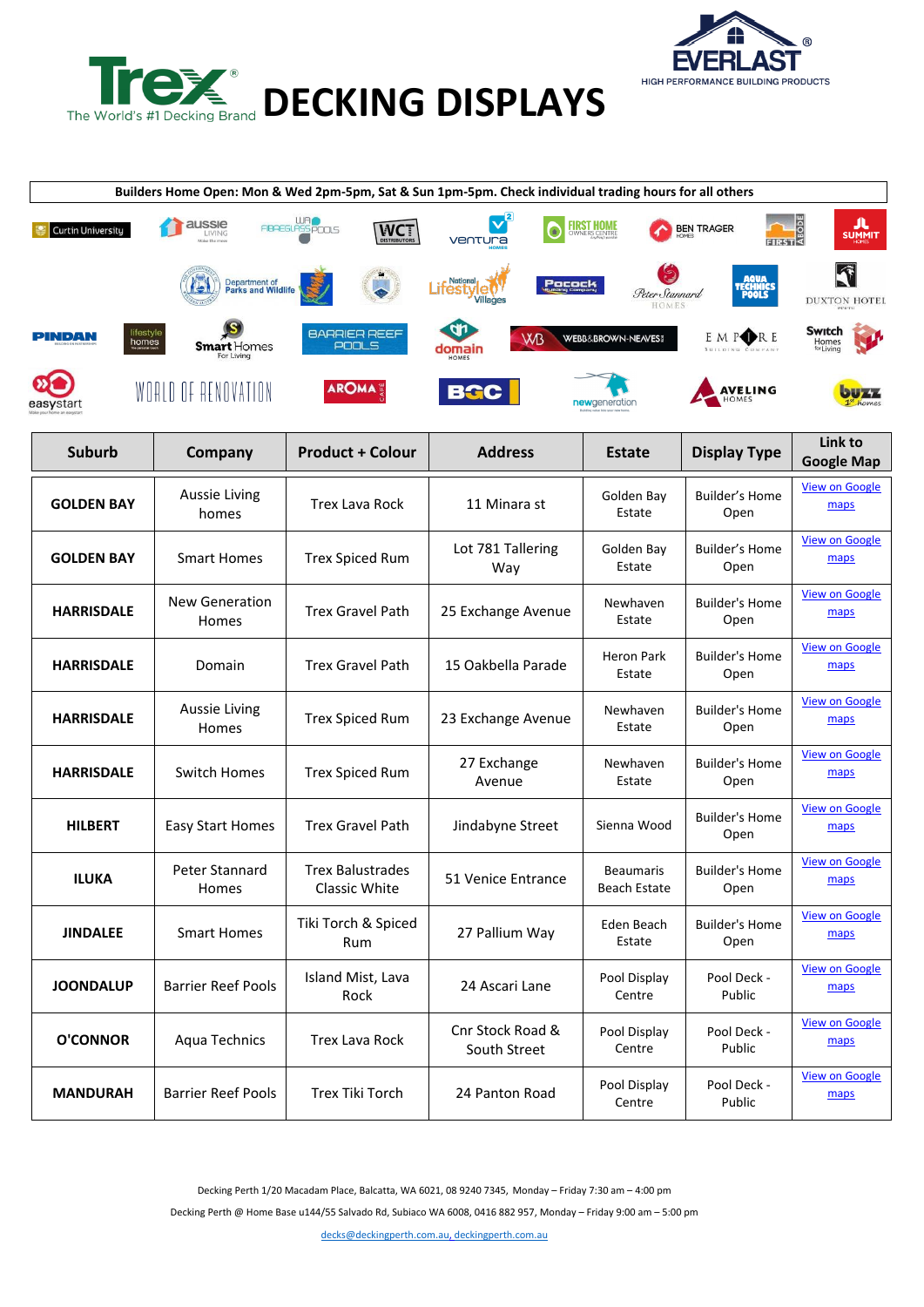



| Builders Home Open: Mon & Wed 2pm-5pm, Sat & Sun 1pm-5pm. Check individual trading hours for all others |                                     |                                  |                                |                                 |                                             |                               |  |
|---------------------------------------------------------------------------------------------------------|-------------------------------------|----------------------------------|--------------------------------|---------------------------------|---------------------------------------------|-------------------------------|--|
| <b>Curtin University</b>                                                                                | aussie<br><b>IVING</b>              | URO<br>FIBREGLASS POOLS<br>WCT   | ventura                        | <b>FIRST HOME</b>               | FIRST <sup>&amp;</sup><br><b>BEN TRAGER</b> | л<br><b>SUMMIT</b>            |  |
|                                                                                                         | Department of<br>Parks and Wildlife |                                  | National<br>Pocock<br>Villages | Peter Stannard                  |                                             | <b>DUXTON HOTEL</b>           |  |
| lifestyle<br>PINDAN<br>homes                                                                            | <b>Smart</b> Homes<br>For Living    | <b>BARRIER REEF</b><br>POOLS     | <b>W<sub>B</sub></b><br>domain | <b>WEBB&amp;BROWN-NEAVES</b>    | E M P <b>ORE</b>                            | Switch<br>Homes<br>» Livina   |  |
| asvstan                                                                                                 | WORLD OF RENOVATION                 | <b>AROMA</b>                     | <b>BGC</b>                     | newgeneration                   | <b>AVELING</b>                              |                               |  |
| <b>Suburb</b>                                                                                           | Company                             | <b>Product + Colour</b>          | <b>Address</b>                 | <b>Estate</b>                   | <b>Display Type</b>                         | Link to<br><b>Google Map</b>  |  |
| <b>MELBOURNE</b>                                                                                        | Aroma Café                          | <b>Everlast Lining</b>           | Wellington Rd,<br>Clayton VIC  | Monash<br>University            | Public                                      | <b>View on Google</b><br>maps |  |
| <b>MONKEY MIA</b>                                                                                       | Department of<br>Parks & Wildlife   | <b>Trex Pebble Grey</b>          | 1 Monkey Mia Rd,<br>Denham     | Shark Bay                       | World Heritage<br>Reserve Area              | <b>View on Google</b><br>maps |  |
| <b>PIARA WATERS</b>                                                                                     | <b>Smart Homes</b>                  | <b>Trex Spiced Rum</b>           | 11 Torridge<br>Approach        | Aspiri Estate                   | <b>Builder's Home</b><br>Open               | <b>View on Google</b><br>maps |  |
| <b>PIARA WATERS</b>                                                                                     | <b>Summit Homes</b>                 | <b>Trex Spiced Rum</b>           | 12 Torridge<br>Approach        | Aspiri Estate                   | <b>Builder's Home</b><br>Open               | <b>View on Google</b><br>maps |  |
| <b>PIARA WATERS</b>                                                                                     | <b>Next Generation</b>              | <b>Trex Spiced Rum</b>           | 5 Dempsey Road                 | Aspiri Estate                   | <b>Builder's Home</b><br>Open               | <b>View on Google</b><br>maps |  |
| <b>PIARA WATERS</b>                                                                                     | <b>Easy Start Homes</b>             | <b>Trex Gravel Path</b>          | 7 Dempsey Road                 | Aspiri Estate                   | <b>Builder's Home</b><br>Open               | <b>View on Google</b><br>maps |  |
| <b>PERTH</b>                                                                                            | Duxton Hotel<br>Perth               | <b>Trex Lava Rock</b>            | 1 St Georges Terrace           | Pool Deck                       | Commercial<br>Deck                          | <b>View on Google</b><br>maps |  |
| <b>PERTH</b>                                                                                            | The Lucky Shag<br>Bar               | Trex Spiced Rum –<br>Porch Board | Riverside Dr, Perth            | Waterfront<br>Deck              | Commercial<br>Deck                          | <b>View on Google</b><br>maps |  |
| <b>SOUTHERN</b><br><b>RIVER</b>                                                                         | Ventura Homes                       | Trex Tiki Torch &<br>Lava Rock   | 12 Bradstocks Grove            | <b>Bletchley Park</b><br>Estate | <b>Builder's Home</b><br>Open               | <b>View on Google</b><br>maps |  |
| <b>SUBIACO</b>                                                                                          | King Edward<br>Hospital             | Trex Honey Brown                 | 1 Hensman Rd                   | Centenary<br>House              | Commercial -<br>Hospital                    | <b>View on Google</b><br>maps |  |
| <b>VASSE</b>                                                                                            | Ventura                             | <b>Trex Spiced Rum</b>           | 6 Egyptian Street              | Dawson Estate                   | <b>Builder's Home</b><br>Open               | <b>View on Google</b><br>maps |  |
| <b>VASSE</b>                                                                                            | Aussie Living                       | <b>Trex Lave Rock</b>            | 10 Egyptian Street             | Dawson Estate                   | <b>Builder's Home</b><br>Open               | <b>View on Google</b><br>maps |  |